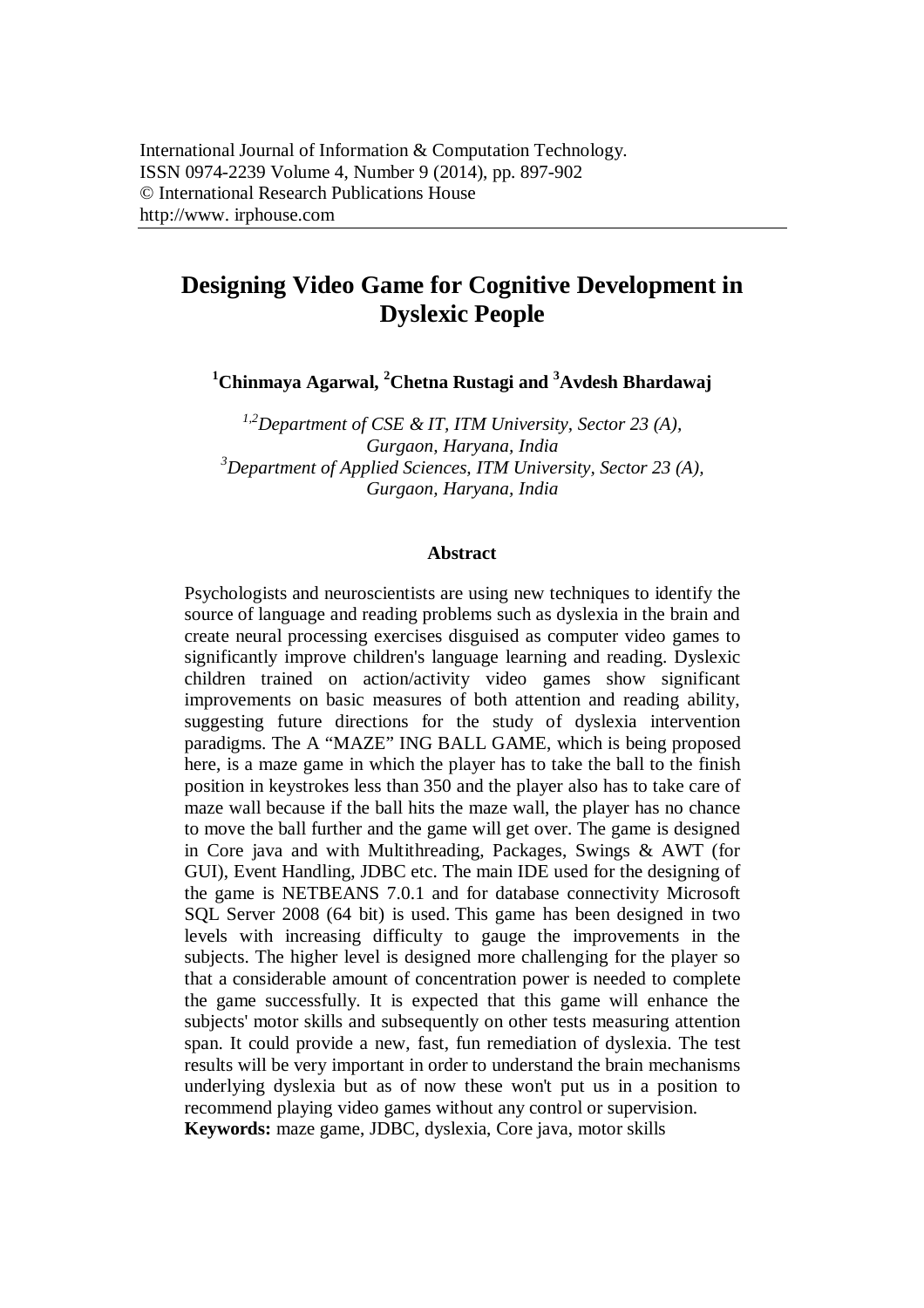# **1. Introduction**

The A "MAZE" ING BALL GAME is a maze game in which the player has to take the ball to the finish position in keystrokes less than 350 and the player also has to take care of maze wall because if the ball hits the maze wall, the player has no chance to move the ball further and the game will get over. The game is designed in java and various java programming features has been used in this like Multithreading, Packages, Swings & AWT (for GUI), Event Handling, JDBC etc. The main IDE used for the designing of the game is NETBEANS 7.0.1 and for database connectivity Microsoft SQL (64 bit) is used. This game is designed to appeal children of various age groups. This is a fun game with some new and different rules as compared to other traditional maze games. Going further in this, I wanted this game to be more challenging for the player so that a considerable amount of concentration power is needed to complete the game successfully. Psychologists and neuroscientists are using new techniques to identify the source of language and reading problems such as dyslexia in the brain and create neural processing exercises disguised as computer video games to significantly improve children's language learning and reading. Dyslexia is a language-based learning disability and is often severe enough to make it difficult for children to succeed academically.  $[1]$ ,  $[2]$ ,  $[3]$ Treatment for language and reading impairments by speech therapists and reading specialists is often a slow, long, expensive and frustrating experience for professionals, parents and children. A groundbreaking 2003 study using functional MRIs by Elise Temple, PhD, John Gabrieli, PhD, Dr. Tallal and other colleagues showed changes in brain function in children with dyslexia after using the computer program.<sup>[4], [5]</sup> The study found increased activation in multiple brain regions during phonological processing, as well as significantly improved language and reading.  $[6]$ 

#### **2. Discussions: The Game Design**

#### **2.1) Project Modules:**

2.1.1) TEST3.JAVA: This class designs the opening page of the game. This class has three buttons for "New Game", "Indiviudal Best" and "Exit". This class uses thread to move a string "Ball Maze" throughout the frame in a zig-zag manner.

**2.1.2)** *OPL.JAVA:* This class defines the frame where the player has to enter his/her name and submit to enter the playing frame. This class's frame activates when we press "New Game" button in test3.java. It has two buttons for "Submit" and "Back", a textfield and a label.

2.1.3) HIGH.JAVA: This class shows the player's name, score, keystrokes and result who have won the game and having the highest score. It defines labels and buttons for "OK" and "Clear Record". This frame activates when we click on "Individual Best" in test3.java.

*2.1.4) MYGRAPHICS.JAVA:* This class defines the main working of game. It consists of an array of 58 rectangles which combine to form the whole maze and another rectangle object to form the ball. It uses thread to identify any sort of collision between the ball and the maze wall. The motion of the ball can be controlled by the user through direction/arrow keys.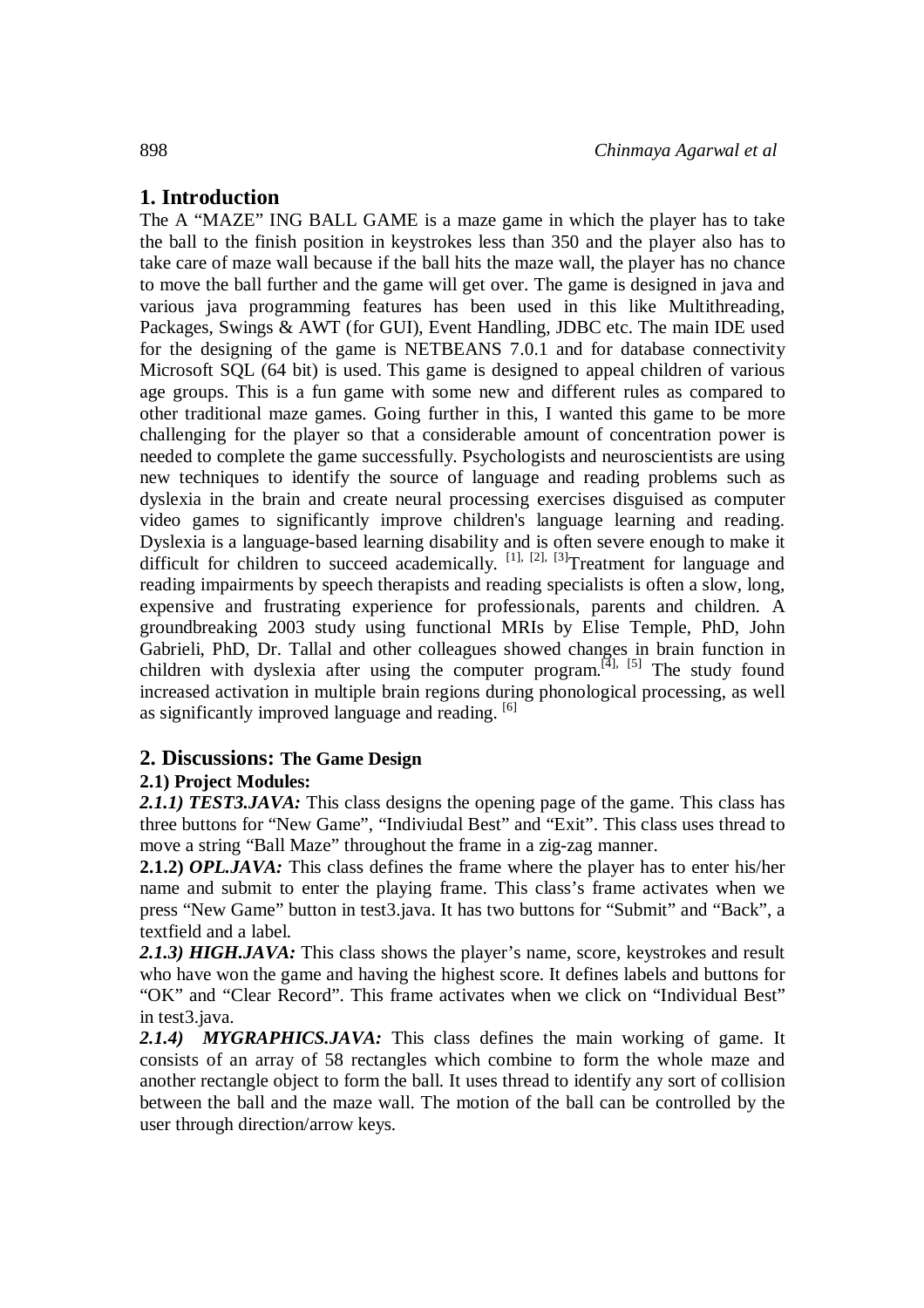*2.1.5) DBINS.JAVA:* This class connects our project to the database (MYSQL) for inserting the player's information like player's name, score, key strokes and result.

## **2.2) Rules of the Game:**

**2.2.1)** The player is not allowed to hit the maze wall, if the ball hits the maze wall player won't get any chance to continue the game and the game will get OVER.

**2.2.2)** The player has to reach the finish position in keystrokes less than 350.

**2.2.3)** The player will be awarded with different scores on different arrow key pressed as following:

- LEFT arrow key  $-12$  to the current score
- RIGHT arrow key  $+8$  to the current score
- $\bullet$  UP arrow key +4 to the current score
- DOWN arrow key  $-16$  to the current score

**2.2.4)** When a child masters the task, the game adjusts its playing level so the child is challenged on a more advanced level. All this can be monitored via the Internet by a medical professional to gauge the improvements in the dyslexic child. The home opening page and level 1 and 2 of the game are shown in Figure1, 2 and 3

### **2.3) Hardware and Software Requirements:**

*2.3.1) Software Requirements*

- SOL SERVER 2008
- NETBEANS IDE
- **JDBC DRIVER**

# **2.3.2)** *Hardware Requirements*

- Processor type: Pentium III-compatible processor or faster
- Processor speed: Minimum: 1.0 GHz, Recommended: 2.0 GHz or faster
- RAM: Minimum: 1 GB (Recommended: 2.048 GB or more)
- Maximum: Operating system maximum
- Minimum 250 GB available hard disk space
- Operating System Windows XP/7/8



**Figure 1:** The Home start up view of the game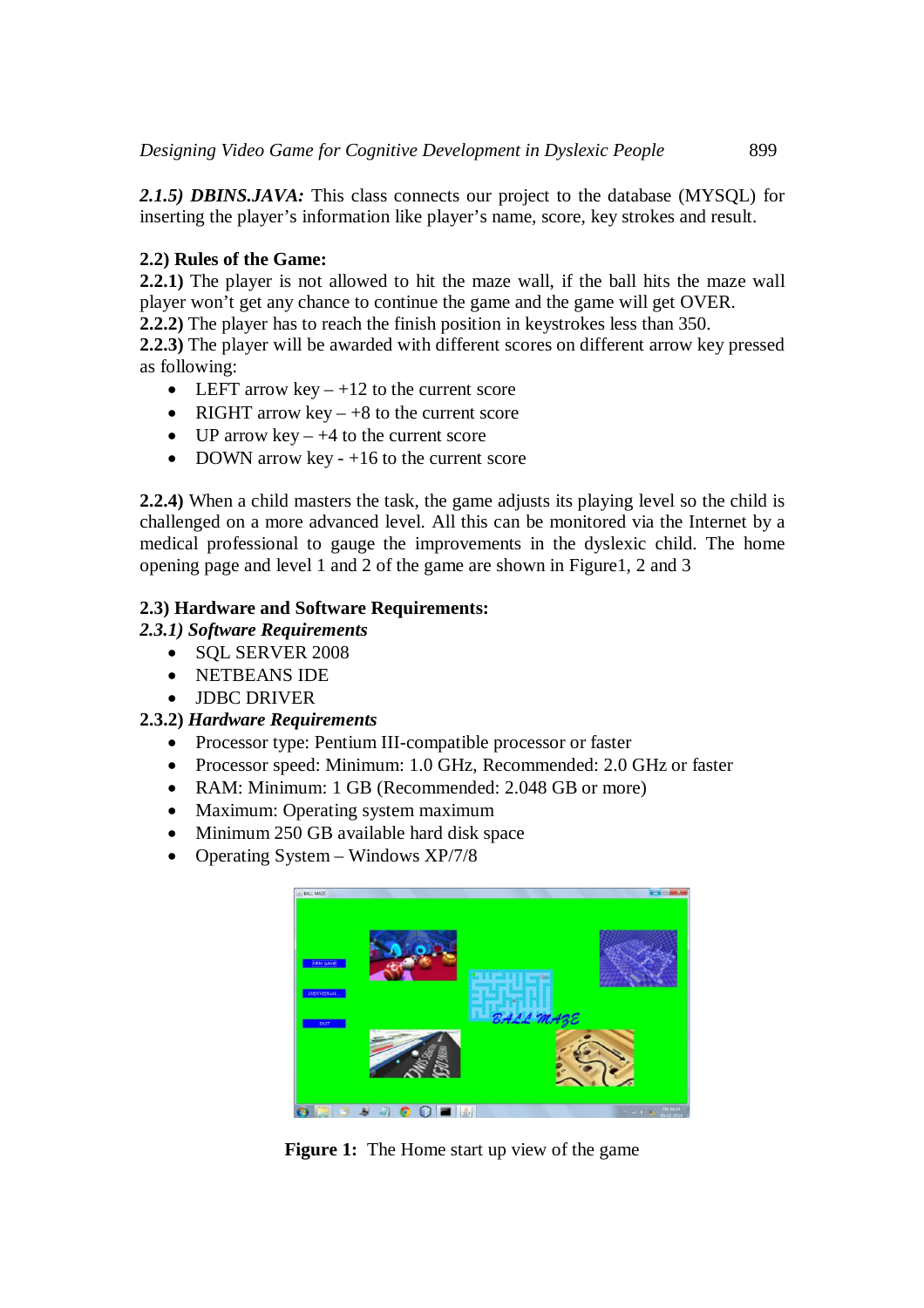

**Figure 2.** Level 1 of the A "MAZE" ING BALL GAME



**Figure 3.** Level 2 of the A "MAZE" ING BALL GAME

# **3. Conclusions**

The Present game can be further developed to device neuroplasticity-based computerized video games that can "rewire" the brains of children with this form of dyslexia and activate those areas of the brain critical to reading skills. With intensive remedial training, their brains begin to function more like those of normal readers. This application of psychological knowledge and new neuroscience-based learning methods blended with new technology of video gaming can result in improving the motor movements, reflexes and learning capacities of the dyslexic children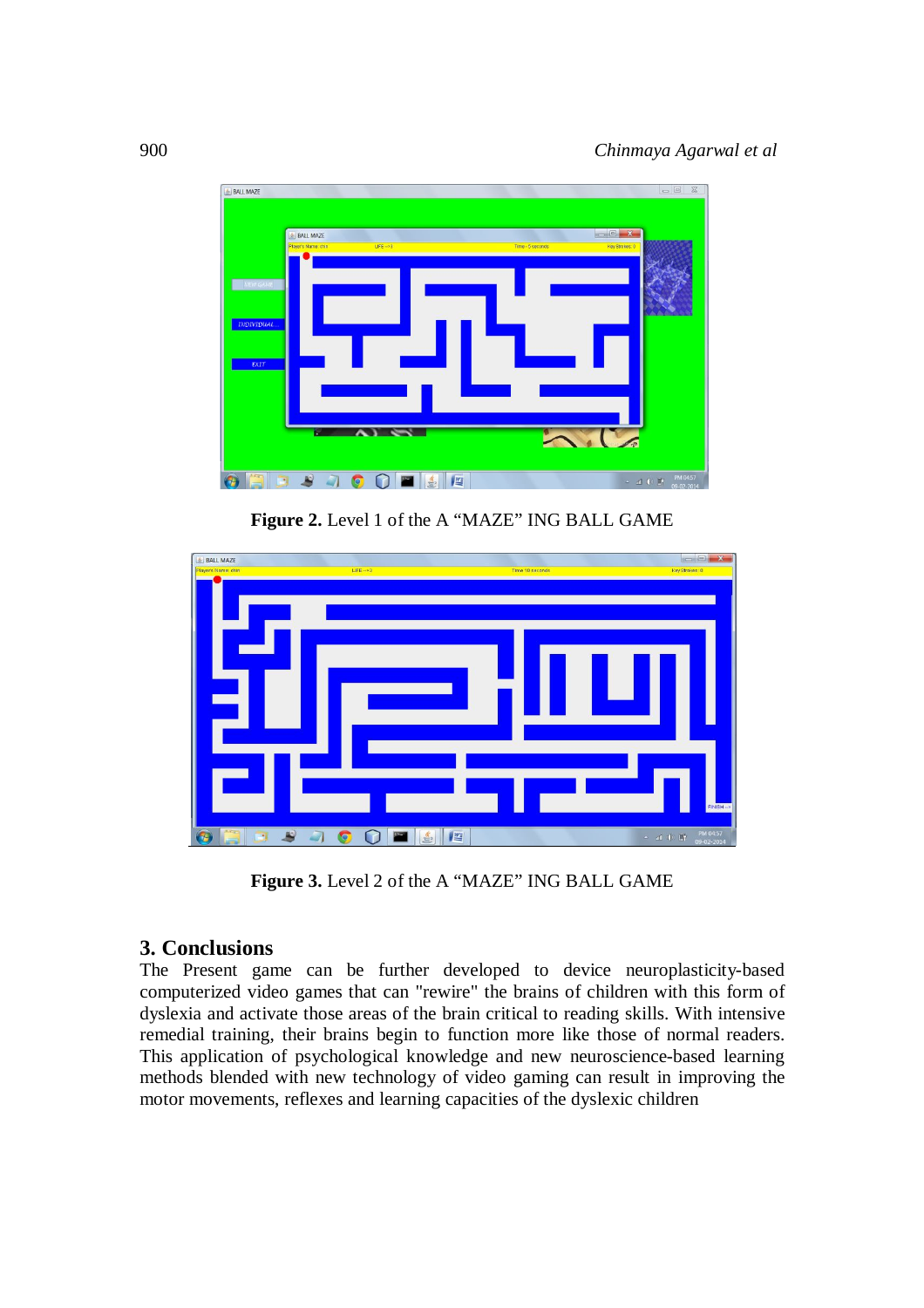#### **4. Recommendations for Development of the Game**

**4.1)** The game could include various levels each with a different maze and with increasing level of difficulties.

**4.2)** Player could be given some time constraints beyond which the game will get over and player has to restart the game.

**4.3)** Rather making it a single player game, it could be designed for multiple player where two or three player can compete simultaneously to place there ball at the finish position before the other two players.

**4.4)** The game could have been designed to let people play it online and maintain a universal database for the game in which information about every player around the world is stored.

#### **References**

- [1] Holly Fitch, R., & Tallal, P. (2003). Neural mechanisms of language-based learning impairments: Insights from human populations and animal models. Behavior and Cognitive Neuroscience Reviews, Vol. 2, pp. 155-178.
- [2] Tallal, P., & Benasich, A. A. (2002). Developmental language learning impairments. Development and Psychopathology, Vol. 14, pp. 559-579.
- [3] Temple, E., Deutsch, G.K., Poldrack, R.A., Miller, S.L., Tallal, P., Merzenich, M.M. & Gabrieli, J. (2003). Neural deficits in children with dyslexia ameliorated by behavioral remediation: Evidence from functional MRI. Proceedings of the National Academy of Sciences, Vol. 100, pp. 2860-2865.
- [4] Sandro Franceschini et al. (2013) Action Video Games Make Dyslexic Children Read Better, Current Biology, Volume 23, Issue 6, pp 462–466
- [5] D. Bavelier et al (2013) Cognitive Development: Gaming Your Way out of Dyslexia? Current Biology, Volume 23, Issue 7, pp R282–R283
- [6] Filippos Vlachos et al. (2013) Brain hemisphericity and developmental dyslexia, Research in Developmental Disabilities Volume 34, Issue 5, May 2013, pp 1536–1540